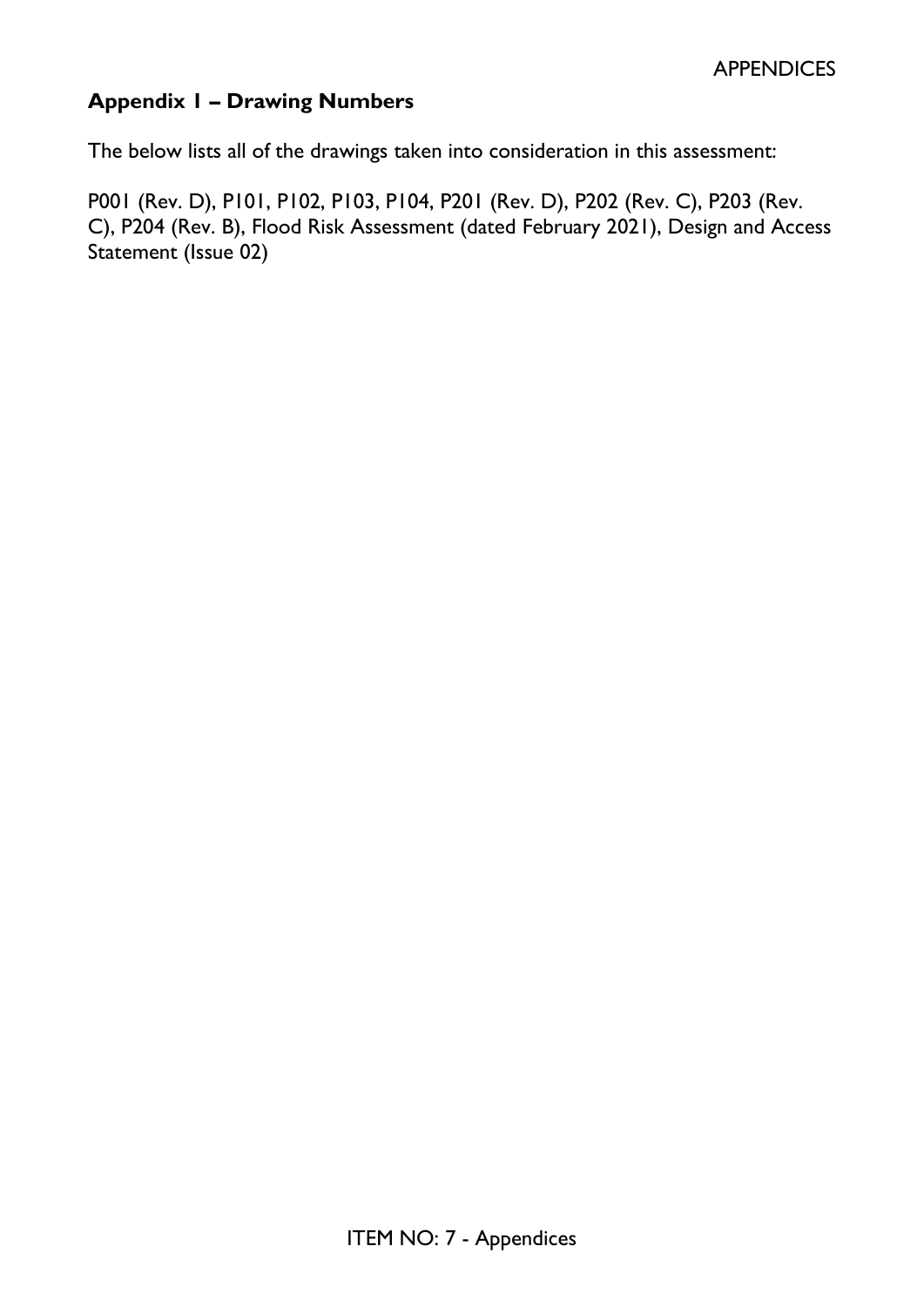## **Appendix 2 – Conditions and Informatives**

### **1. Conditions and Reasons for Application Reference 20/3891/F:**

01. The development to which this permission relates must be begun not later than the expiration of three (3) years beginning with the date on which the permission is granted.

*Reason: As required by Section 91 of the Town and Country Planning Act 1990.*

02. The development hereby permitted shall be carried out in accordance with the following approved plans:

P001 (Rev. D), P101, P102, P103, P104, P201 (Rev. D), P202 (Rev. C), P203 (Rev. C), P204 (Rev. B), Flood Risk Assessment (dated February 2021), Design and Access Statement (Issue 02)

*Reason: For the avoidance of doubt and in the interests of proper planning.*

- 03.a) Prior to the commencement of the use, details of the cycle parking associated with the use hereby permitted shall be submitted to, and approved in writing by, the local planning authority. Details shall include the following:
	- Detailed drawings (elevations and plans at a suitable scale) to show the appearance, siting and design of the covered and secure cycle storage facilities.
	- Type of Cycle Parking Mechanism Proposed
	- Details of the proposed materiality of the cycle parking units

*Reason: To promote sustainable travel and to ensure that the appearance of any storage facilities would be acceptable in design terms. To ensure compliance with Policy T5 of the London Plan (2021) and DH1, DH(a), IM4, IM(b) and IM(c) of the Royal Greenwich Local Plan: Core Strategy with Detailed Policies (July 2014).* 

04. Prior to the commencement of the development hereby approved, full materiality and elevation details shall be provided and approved by the Local Authority with relation to the proposed boundary treatment to be implemented.

*Reason: To ensure that the development does not result in a significantly detrimental impact on the character of the application building and wider surrounding area, and to ensure that the development does not result in any significantly detrimental impact on neighbouring amenity, In compliance with Policy D3 of the London Plan*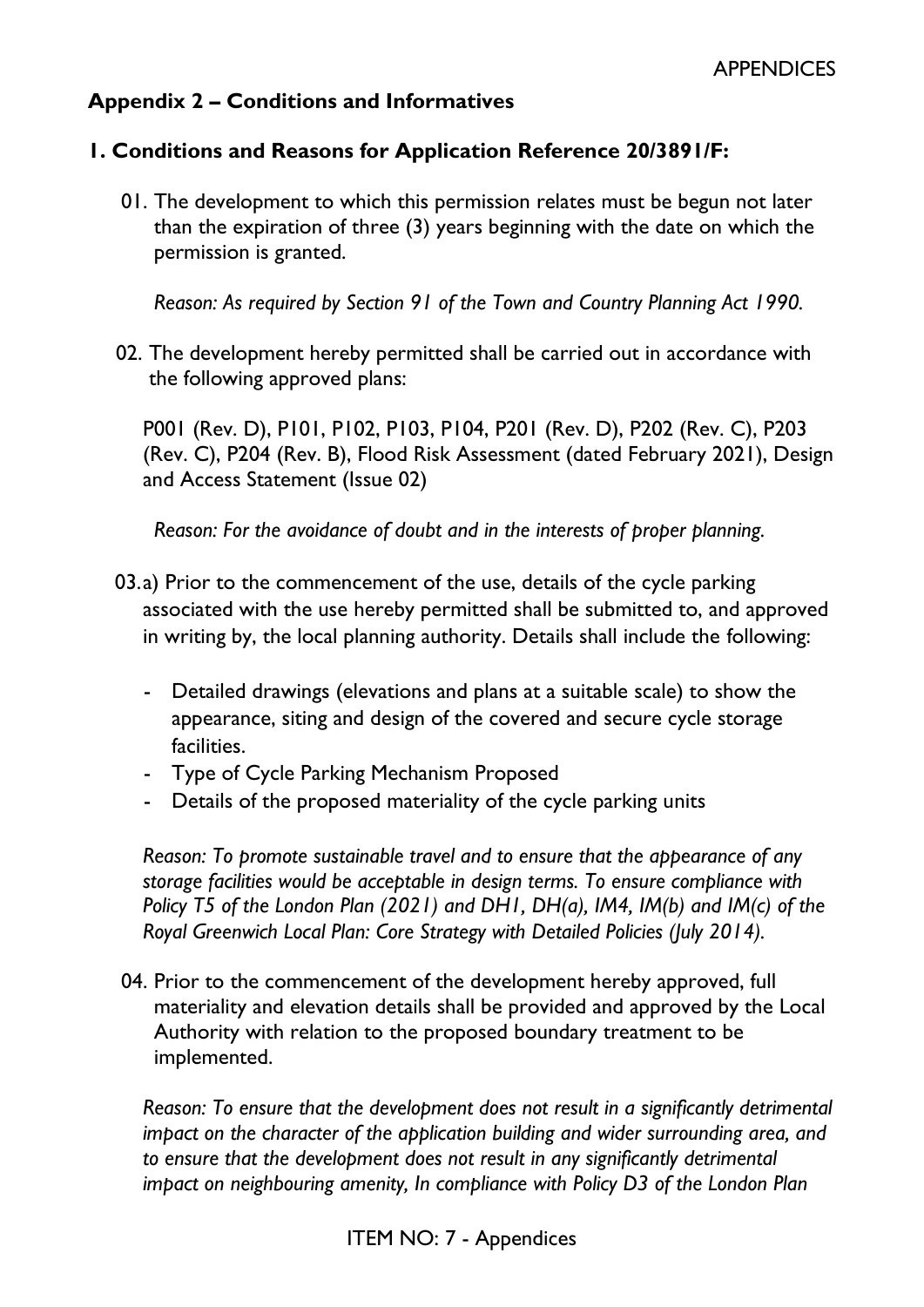*(2021) and Policies DH1, DH(a), and DH(b) of the Royal Greenwich Local Plan: Core Strategy with Detailed Policies (July 2014).*

05. Prior to the occupation of the development hereby approved, full details of the Flood Resilience Measures set out in the Flood Risk Assessment hereby approved shall be set out and approved by the Local Authority.

*Reason: To ensure that proper mitigation methods to reduce the risk of flooding is installed and to ensure compliance with Policy D11 of the London Plan (2021) and Policy E2 of the Royal Greenwich Local Plan: Core Strategy with Detailed Policies (2014).* 

# **2. Informative(s) for Application Reference 20/3775/F:**

- 01.Positive and Proactive Statement: The Council engages with all applicants in a positive and proactive way through specific pre-application enquiries and the detailed advice available on the Council's website. On this particular application, positive discussions took place which resulted in further information being submitted.
- 02.A Groundwater Risk Management Permit from Thames Water will be required for discharging groundwater into a public sewer. Any discharge made without a permit is deemed illegal and may result in prosecution under the provisions of the Water Industry Act 1991. We would expect the developer to demonstrate what measures he will undertake to minimise groundwater discharges into the public sewer. Permit enquiries should be directed to Thames Water's Risk Management Team by telephoning 020 3577 9483 or by emailing [trade.effluent@thameswater.co.uk](mailto:trade.effluent@thameswater.co.uk) . Application forms should be completed on line via [www.thameswater.co.uk.](http://www.thameswater.co.uk/) Please refer to the Wholsesale; Business customers; Groundwater discharges section.
- 03.The proposed development is located within 15 metres of Thames Waters underground assets and as such, the development could cause the assets to fail if appropriate measures are not taken. Please read Thames Waters guide 'working near our assets' to ensure your workings are in line with the necessary processes you need to follow if you're considering working above or near our pipes or other

structures.https://developers.thameswater.co.uk/Developing-a-largesite/Planning-your-development/Working-near-or-diverting-our-pipes. Should you require further information please contact Thames Water. Email: developer.services@thameswater.co.uk Phone: 0800 009 3921 (Monday to Friday, 8am to 5pm) Write to: Thames Water Developer Services, Clearwater Court, Vastern Road, Reading, Berkshire RG1 8DB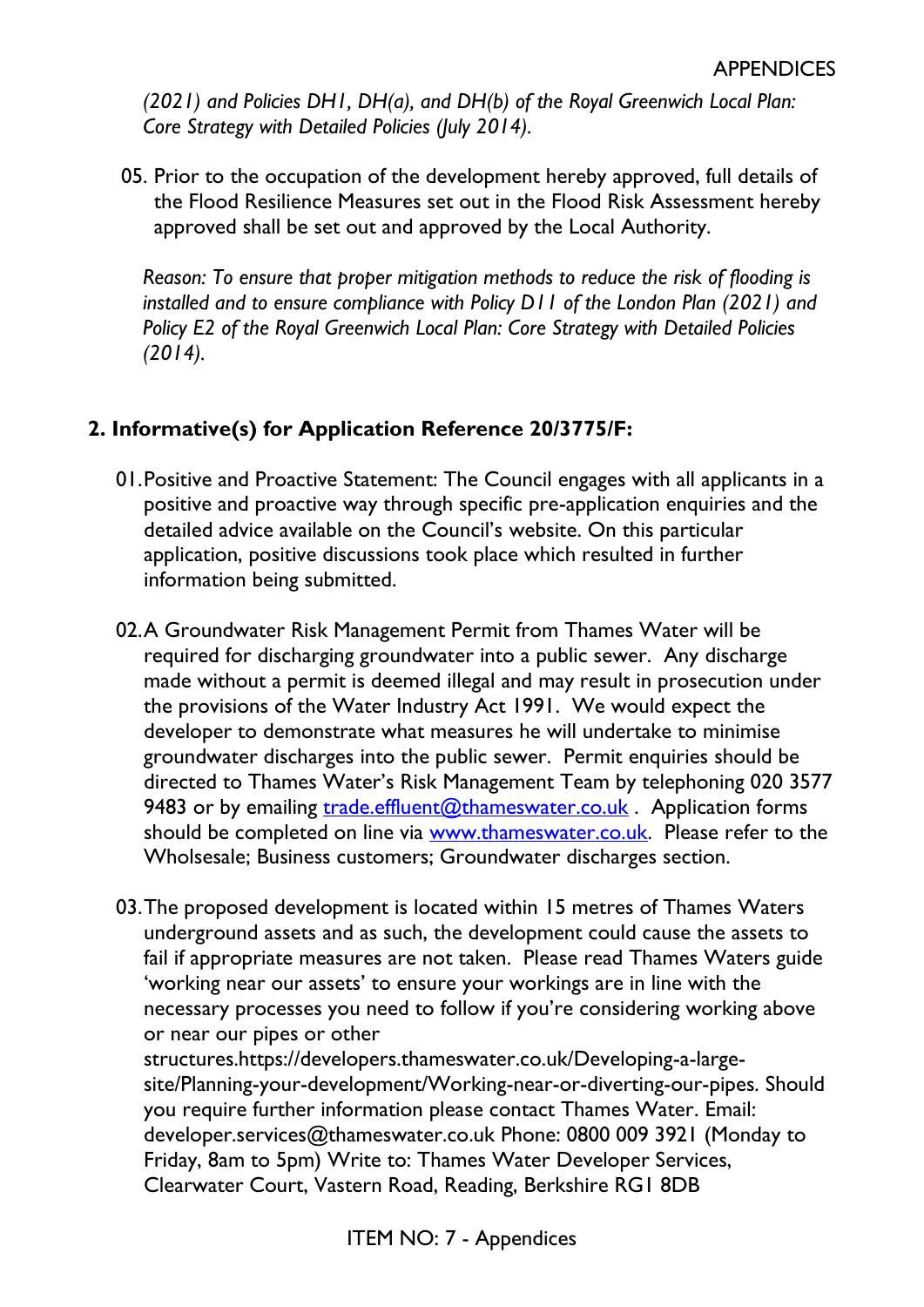04.Thames Water will aim to provide customers with a minimum pressure of 10m head (approx 1 bar) and a flow rate of 9 litres/minute at the point where it leaves Thames Waters pipes. The developer should take account of this minimum pressure in the design of the proposed development.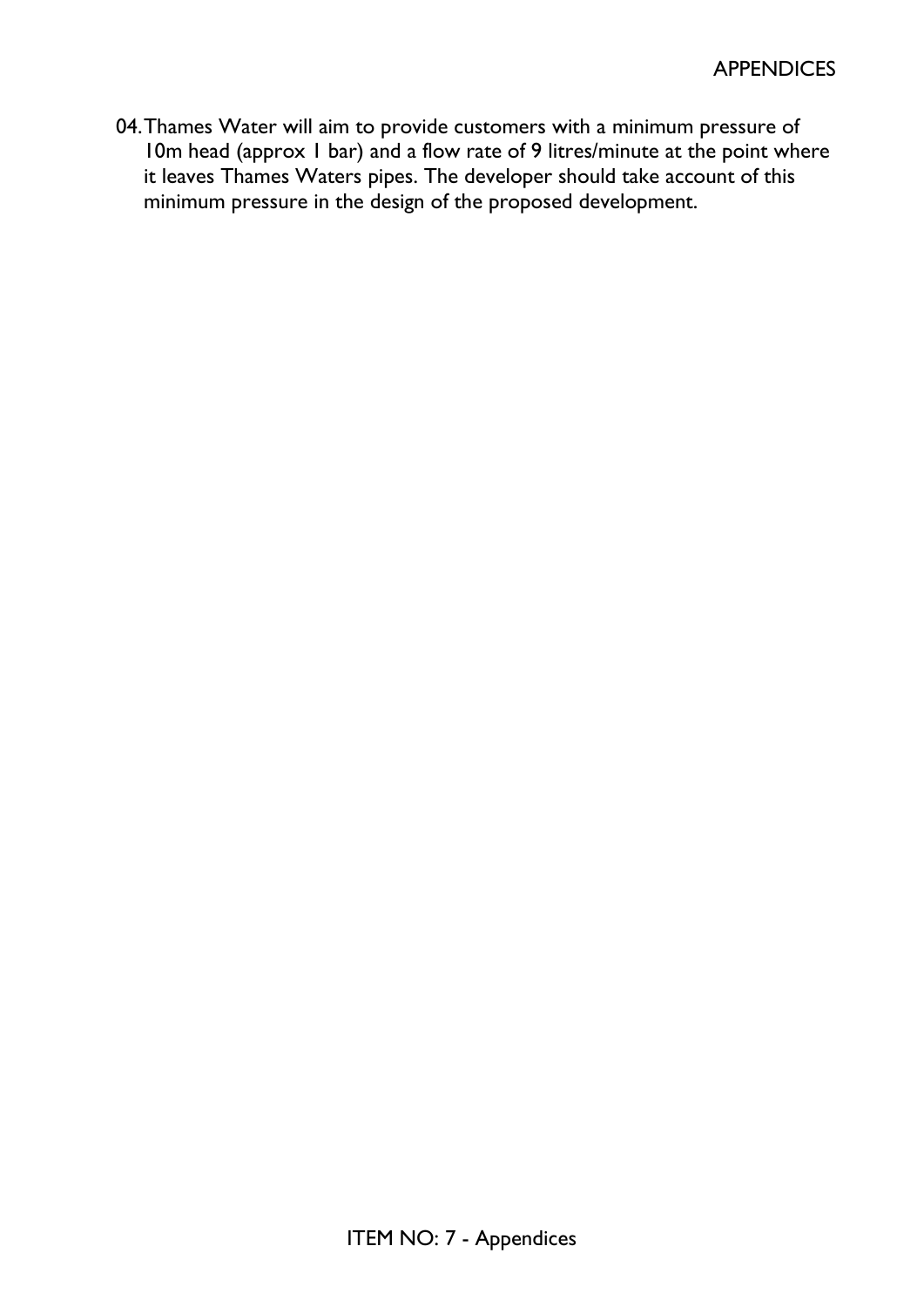### **Appendix 3 – National, regional and local planning policies and Supplementary Planning Guidance / Documents.**

1. **The London Plan (March 2021)** – The following policies are of consideration:

## *Design Policies*

Policy D3 – Optimising site capacity through the design led approach Policy D6 – Housing Quality and Standards Policy D11 – Safety, security and resilience to emergency Policy D14 – Noise

### *Housing Policies*

Policy H9 - Ensuring the best use of stock Policy H12 – Supported and Specialised Accommodation

### *Social Infrastructure Policies*

Policy S1 – Developing London's Social Infrastructure Policy S2 – Health and Social Care Facilities Policy S3 – Education and Childcare Facilities

### *Sustainable Infrastructure Policies*

Policy SI7 - Reducing waste and supporting the circular economy Policy SI8 – Waste Capacity and Net Waste Self Sufficiency

#### *Transport Policies*

Policy T2 – Healthy Streets Policy T5 - Cycling Policy T6 - Car Parking Policy T6.1 – Residential Parking

2. **The Royal Greenwich Local Plan: Core Strategy with Detailed Policies ("Core Strategy" – 2014) –** The main Core Strategy policies relevant to this application are:

#### *Housing Policies*

- H1 New Housing
- H5 Housing Design
- H(d) Supported Housing